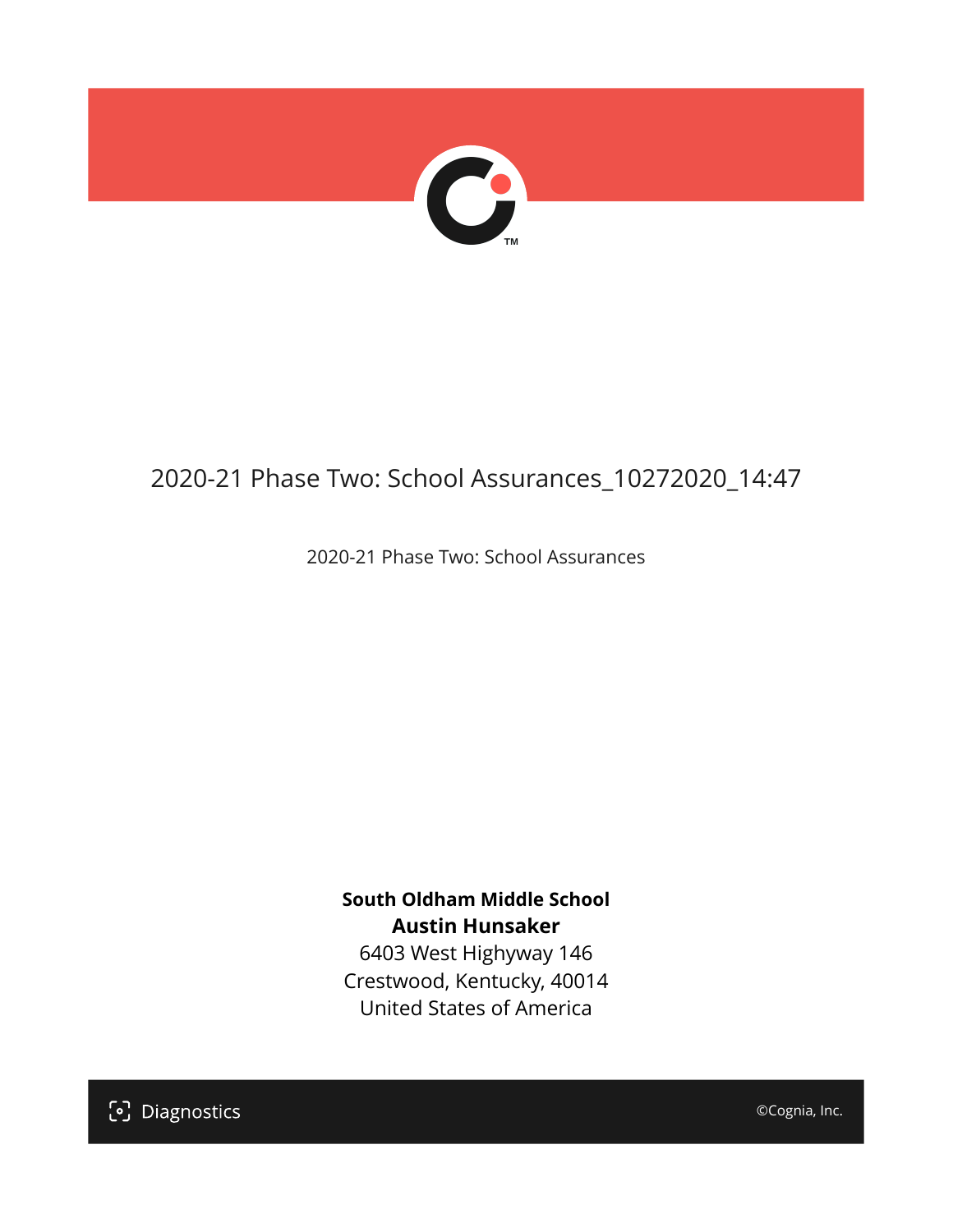#### **Table of Contents**

| 2020-21 Phase Two: School Assurances                    |  |
|---------------------------------------------------------|--|
| Introduction                                            |  |
| Teacher Performance                                     |  |
| Title I Schoolwide Programs                             |  |
| Title I Targeted Assistance School Programs             |  |
| Schools Identified for Targeted Support and Improvement |  |
| All School Programs                                     |  |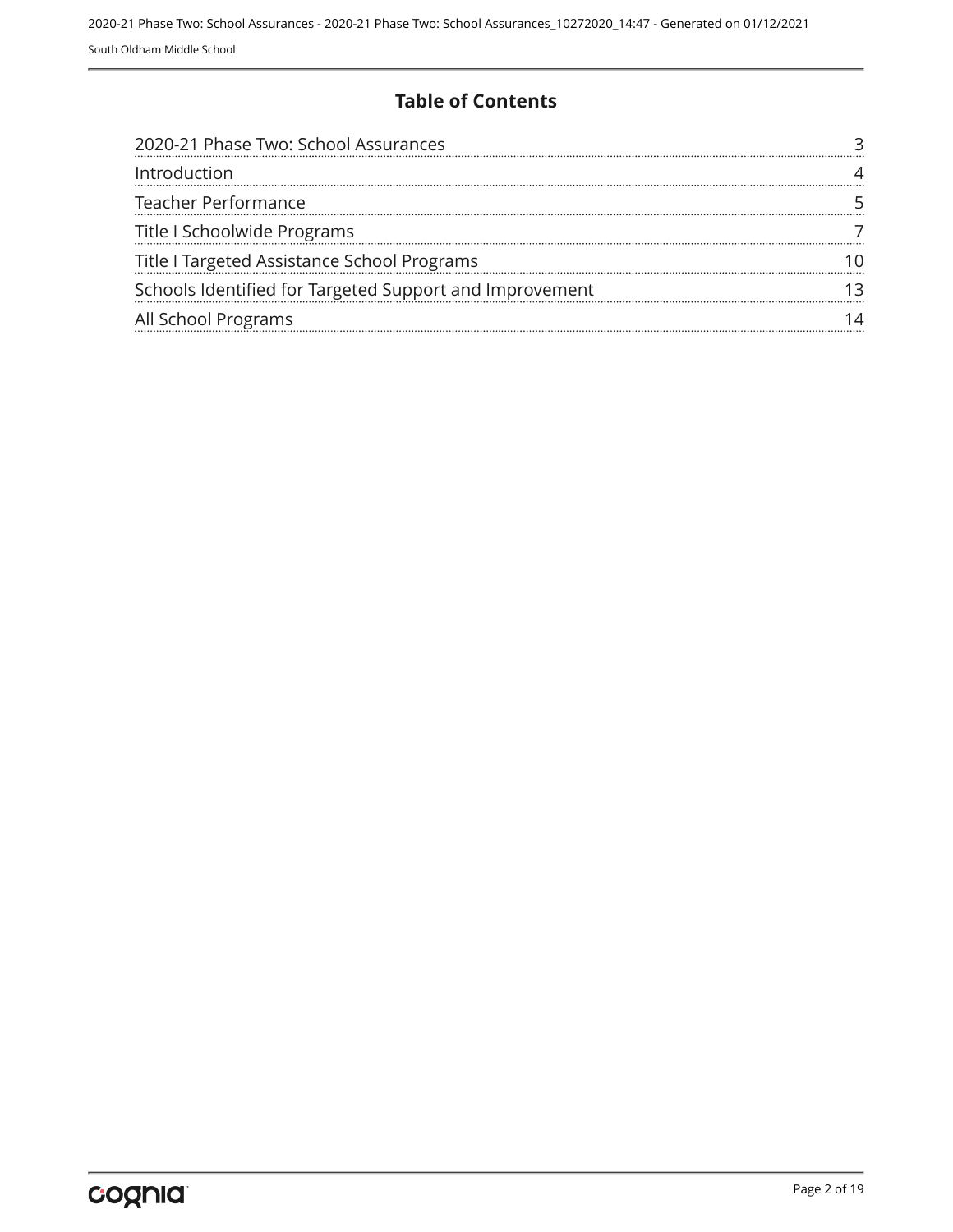## <span id="page-2-0"></span>**2020-21 Phase Two: School Assurances**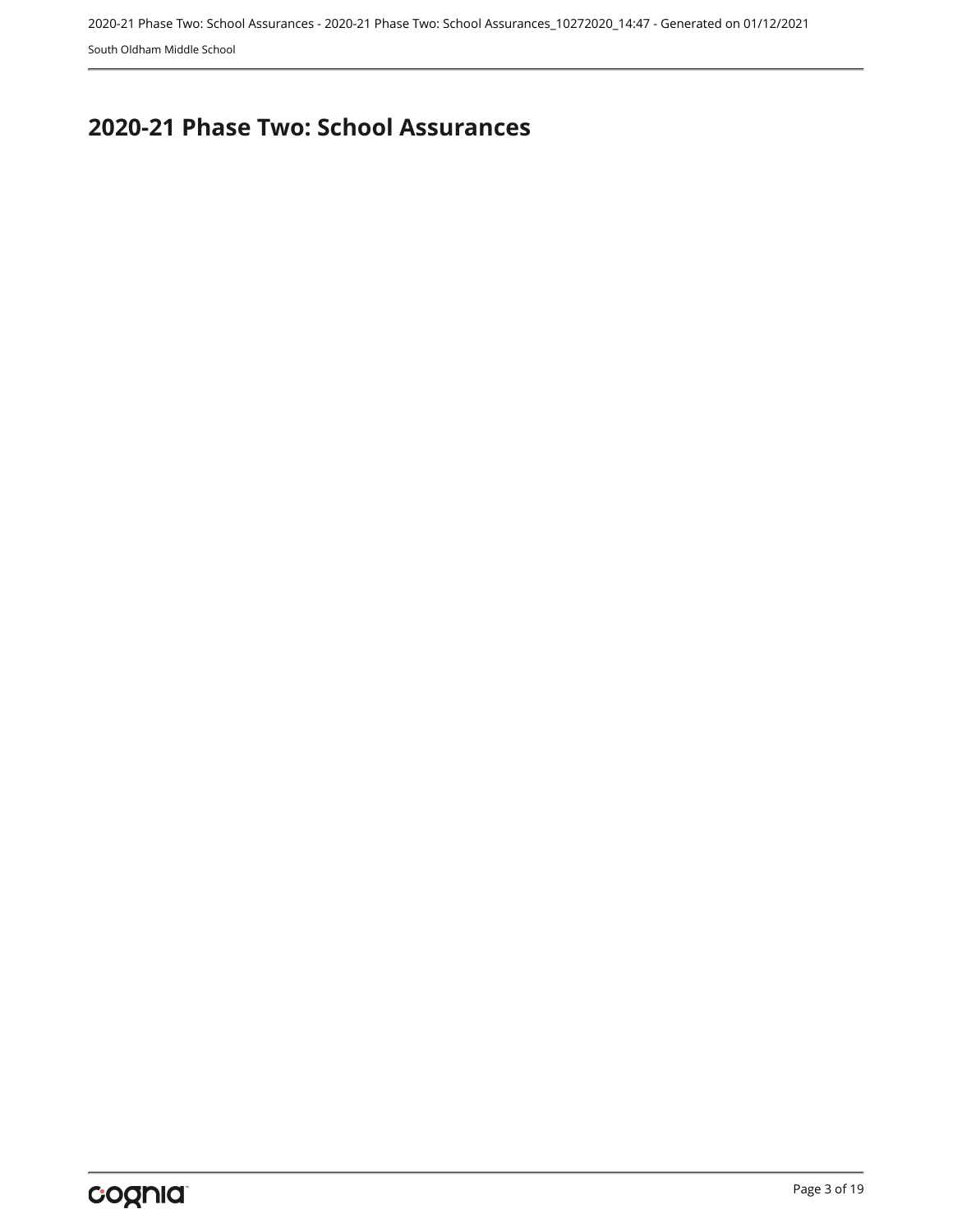## <span id="page-3-0"></span>**Introduction**

Assurances are a required component of the improvement planning process (703 KAR 5:225). Please read each assurance carefully and indicate whether your school complies by selecting the appropriate response (Yes, No or N/A). If you wish to provide further information or clarify your response, space for comments is provided. Comments are optional. You may upload any supporting documentation as needed.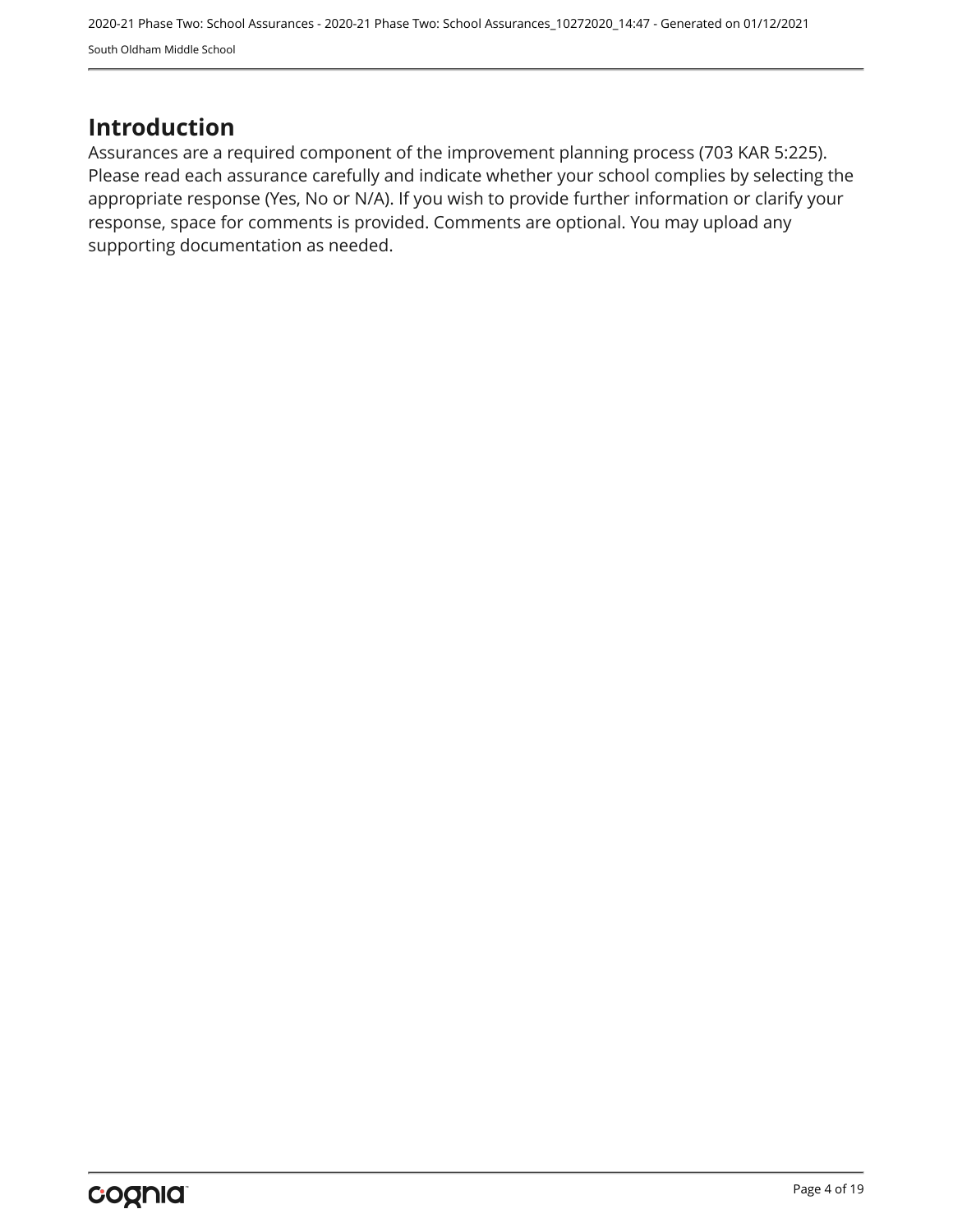## <span id="page-4-0"></span>**Teacher Performance**

1. The KDE focuses on promoting equitable access to effective educators for all students, including minority students, those experiencing poverty, English learners and students with disabilities. Therefore, all districts and schools are charged with ensuring equitable access to experienced and effective educators. The Every Student Succeeds Act (ESSA) requires each school to report data regarding ineffective teachers. An ineffective teacher receives a summative effectiveness rating of "ineffective" as determined through the local performance evaluation system that meets the requirement established by KRS 156.557. An ineffective teacher consistently fails to meet expectations as determined by a trained evaluator, in competencies identified as the performance criteria in the Kentucky Framework for Teaching.

Due to the passage of Senate Bill 1 (2017), the measure and method for collecting teacher and leader effectiveness data was adjusted to fulfill the state law regarding district reporting and data collection. Number of students taught by ineffective teachers is self-reported by each school, in aggregate, by subpopulation. Names of ineffective teachers are not provided/collected.

Responses to this assurance will be collected in the [Kentucky Equitable Access to](https://www.surveymonkey.com/r/PNPMCCV) **[Effective Educators Survey](https://www.surveymonkey.com/r/PNPMCCV).** Responses to each survey question should be based on data from the 2019-20 school year. This survey collects data on ineffective teachers only. Data on inexperienced and out-of-field teachers is collected using the EPSB identification number provided in Infinite Campus. Please be sure all teachers have an EPSB number on file.

Once you have completed the survey, return to the 2020-21 Phase Two: School Assurances diagnostic to certify that your school has completed the survey and to complete the remaining assurances on the diagnostic.

**I certify this school has accurately completed the [Kentucky Equitable Access to](https://www.surveymonkey.com/r/PNPMCCV) [Effective Educators Survey](https://www.surveymonkey.com/r/PNPMCCV) by opening the survey link, entering all requested information, and submitting the completed survey as directed. I also certify that all certified staff members have an EPSB number entered in Infinite Campus.**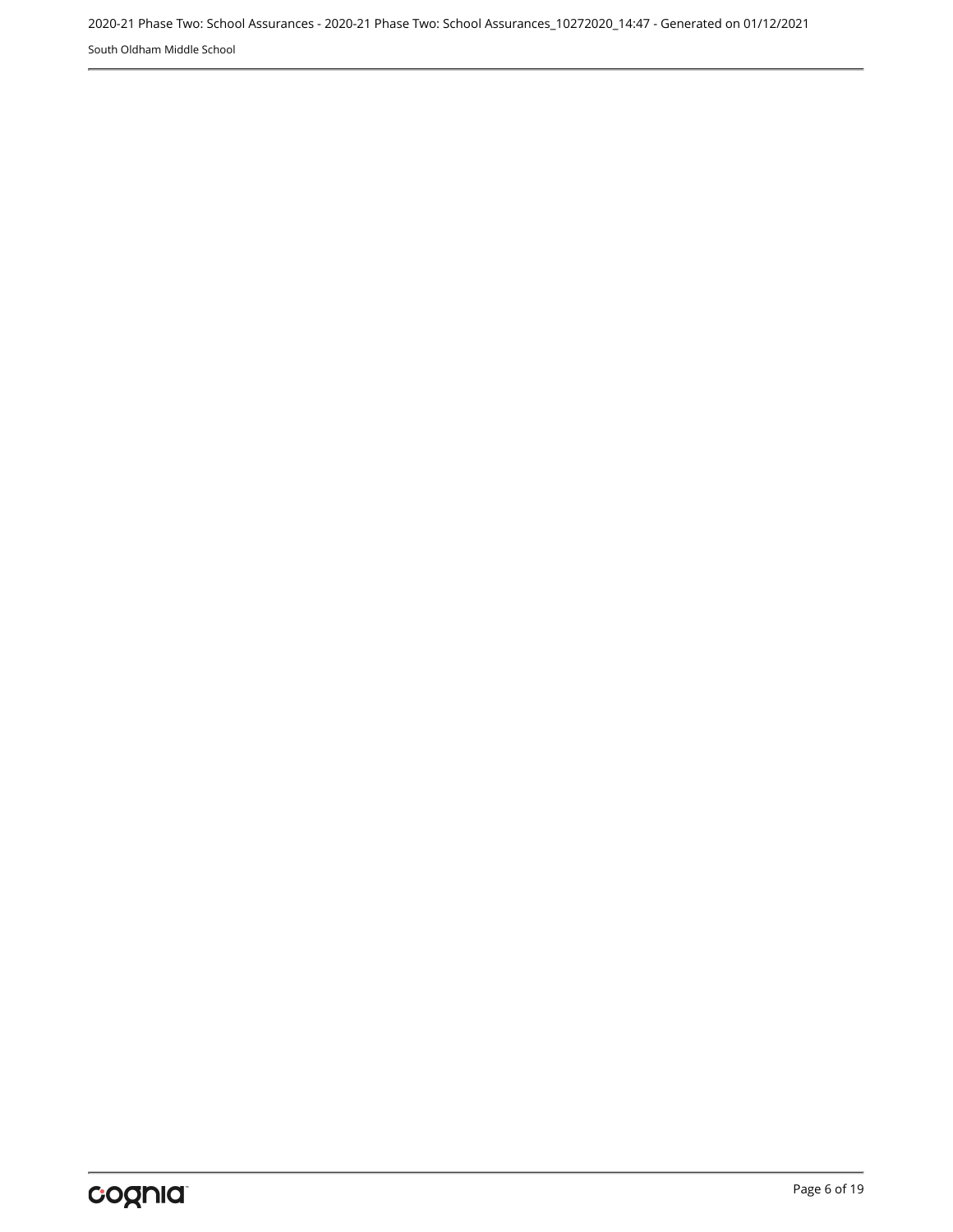## <span id="page-6-0"></span>**Title I Schoolwide Programs**

2. If the school is implementing a schoolwide program, the school developed a comprehensive plan during a 1-year period or qualifies for an exception under Section 1114(b)(1) of the Every Student Succeeds Act (ESSA).

 Yes No  **N/A COMMENTS**

3. If the school is implementing a schoolwide program, the school developed a comprehensive plan with the involvement of parents and other members of the community to be served as well as individuals who will carry out such plan (e.g. teachers, administrators, classified staff, etc.) as required by Section 1114(b)(2) of ESSA.

 Yes No  **N/A COMMENTS**

4. If the school is implementing a schoolwide program, the school developed a comprehensive plan that will remain in effect for the duration of the school's participation under Title I, Part A of ESSA as required by Section 1114(b)(3) of ESSA.

 Yes No  **N/A COMMENTS**

5. If the school is implementing a schoolwide program, the school developed a comprehensive plan that is available to district leadership, parents, and the public and in an understandable and uniform format as required by Section 1114(b)(4) of ESSA.

 Yes o No

cognia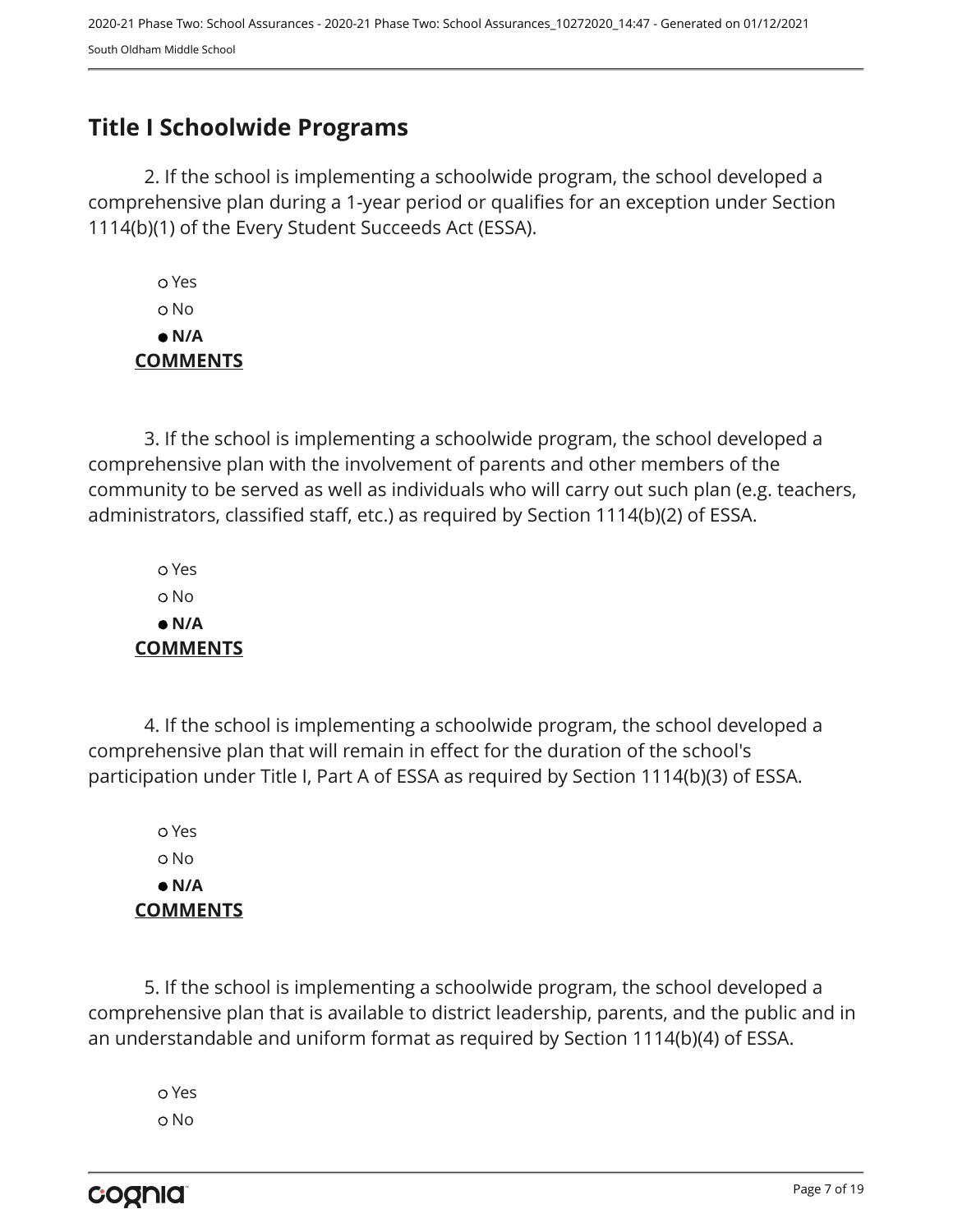#### **N/A COMMENTS**

6. If the school is implementing a schoolwide program, the school developed a comprehensive plan that, to the extent appropriate and applicable, coordinates with other federal, state, and local programs, including but not limited to the implementation of improvement activities in schools identified for comprehensive or targeted support and improvement, as required by Section 1114(b)(5) of ESSA.

 Yes No  **N/A COMMENTS**

7. If the school is implementing a schoolwide program, the school developed a comprehensive plan that is based on a comprehensive needs assessment, which included a review of academic achievement data, and includes, among other items, a description of the strategies the school will implement to address school needs as required by Section 1114(b)(6) of ESSA. The comprehensive needs assessment was developed with the participation of individuals who will carry out the schoolwide program plan, and the school documents how it conducted the needs assessment, the results it obtained, and the conclusions it drew from those results, as required by 34 Code of Federal Regulations (CFR) 200.26.

 Yes o No  **N/A COMMENTS**

8. If the school is implementing a schoolwide program, the school developed, pursuant to Section 1114(b)(7), a comprehensive plan that includes a description of the strategies to be implemented to address school needs, including how such strategies: (1) provide opportunities for all children; (2) use methods and instructional strategies that strengthen the academic program in the school, increase learning time, and provide an enriched and accelerated curriculum; and, (3) address the needs of all children through, for example, the following activities: school-based mental health programs; a tiered model to prevent and address behavioral problems; professional development to

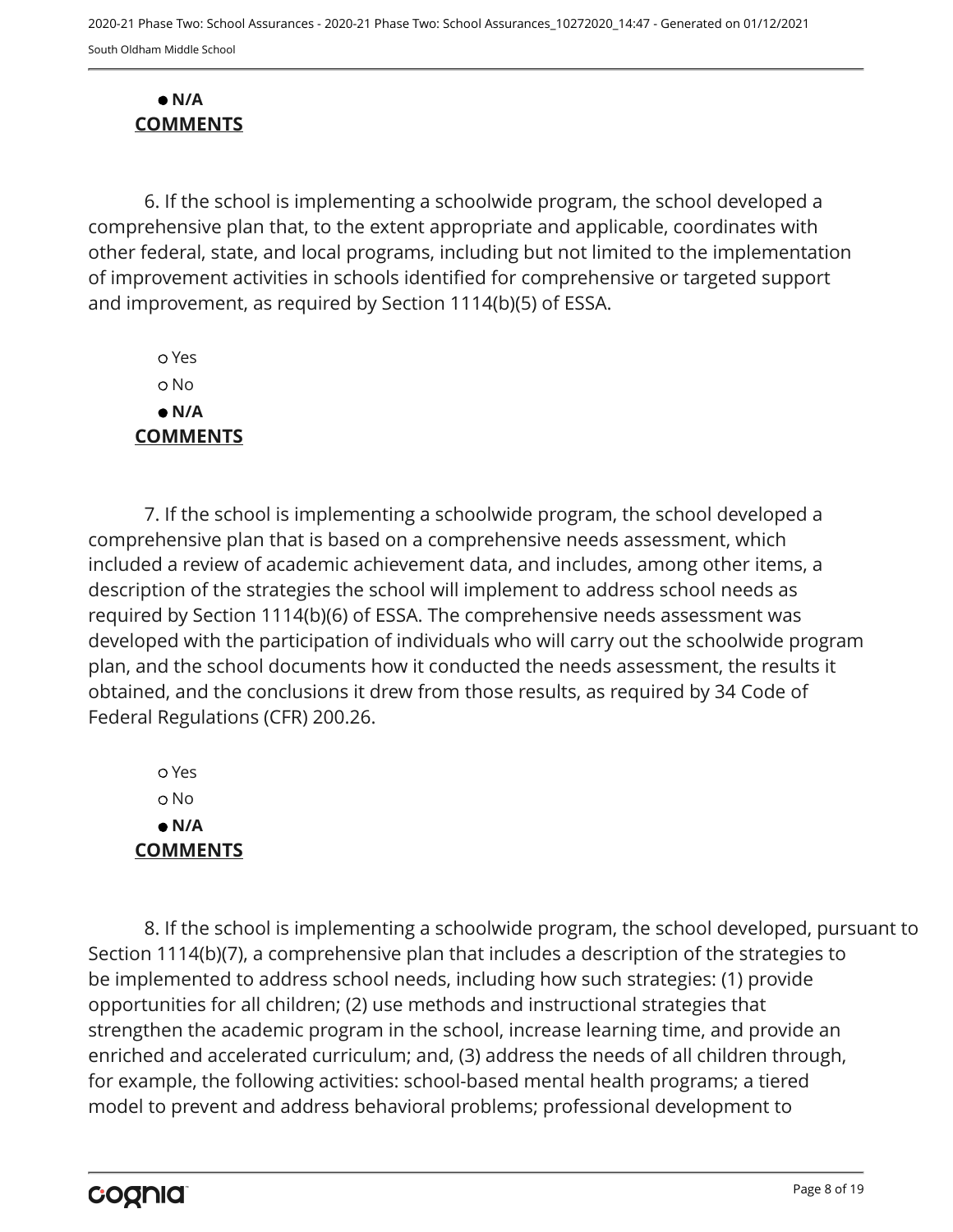improve instruction and use of data from academic assessments, and to recruit and retain effective teachers; and/or, strategies for assisting preschool children transition to local elementary school programs.

### Yes o No  **N/A COMMENTS**

9. The school regularly monitors the implementation and results achieved by the schoolwide program, using data from the State's annual assessments and other indicators of academic achievement. The school determines whether the schoolwide program has been effective in increasing the achievement of students in meeting the challenging State academic standards, particularly for those students who had been furthest from achieving the standards. The school revises the plan as necessary based on student needs and on the results of the regular monitoring, to ensure continuous improvement of students in the schoolwide program and to ensure that all students are provided opportunities to meet the challenging State academic standards, as required by Section 1114 (b)(3) of ESSA and 34 CFR 200.26.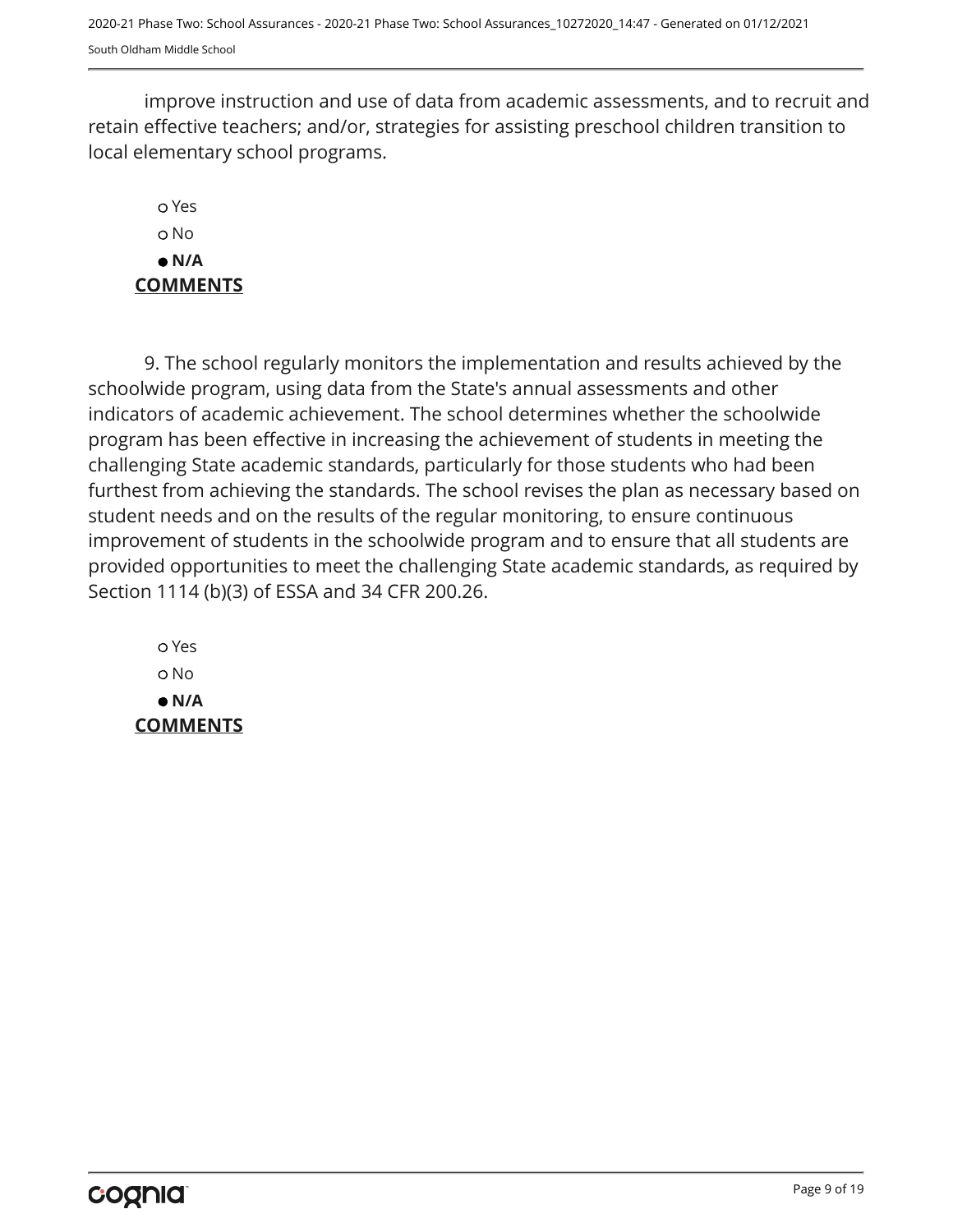## <span id="page-9-0"></span>**Title I Targeted Assistance School Programs**

10. If the school is implementing a targeted assistance school program, participating students are identified in accordance with Section 1115(c) and on the basis of multiple, educationally related, objective criteria.

 Yes No  **N/A COMMENTS**

11. If the school is implementing a targeted assistance school program, the school serves participating students using resources under Title I, Part of ESSA to meet challenging state academic standards as required by Section 1115(b)(2)(A) of ESSA.

 Yes No  **N/A COMMENTS**

12. If the school is implementing a targeted assistance school program, the school serves, pursuant to Section 1115(b)(2)(B) of ESSA, participating students using methods and instructional strategies to strengthen the academic program of the school, which may include, for example, expanded learning time, summer programs, and/or a tiered model to prevent and address behavioral problems.

 Yes o No  **N/A COMMENTS**

13. If the school is implementing a targeted assistance school program, the school serves participating students by coordinating with and supporting the regular educational program as required by Section 1115(b)(2)(C) of ESSA.

Yes

cognia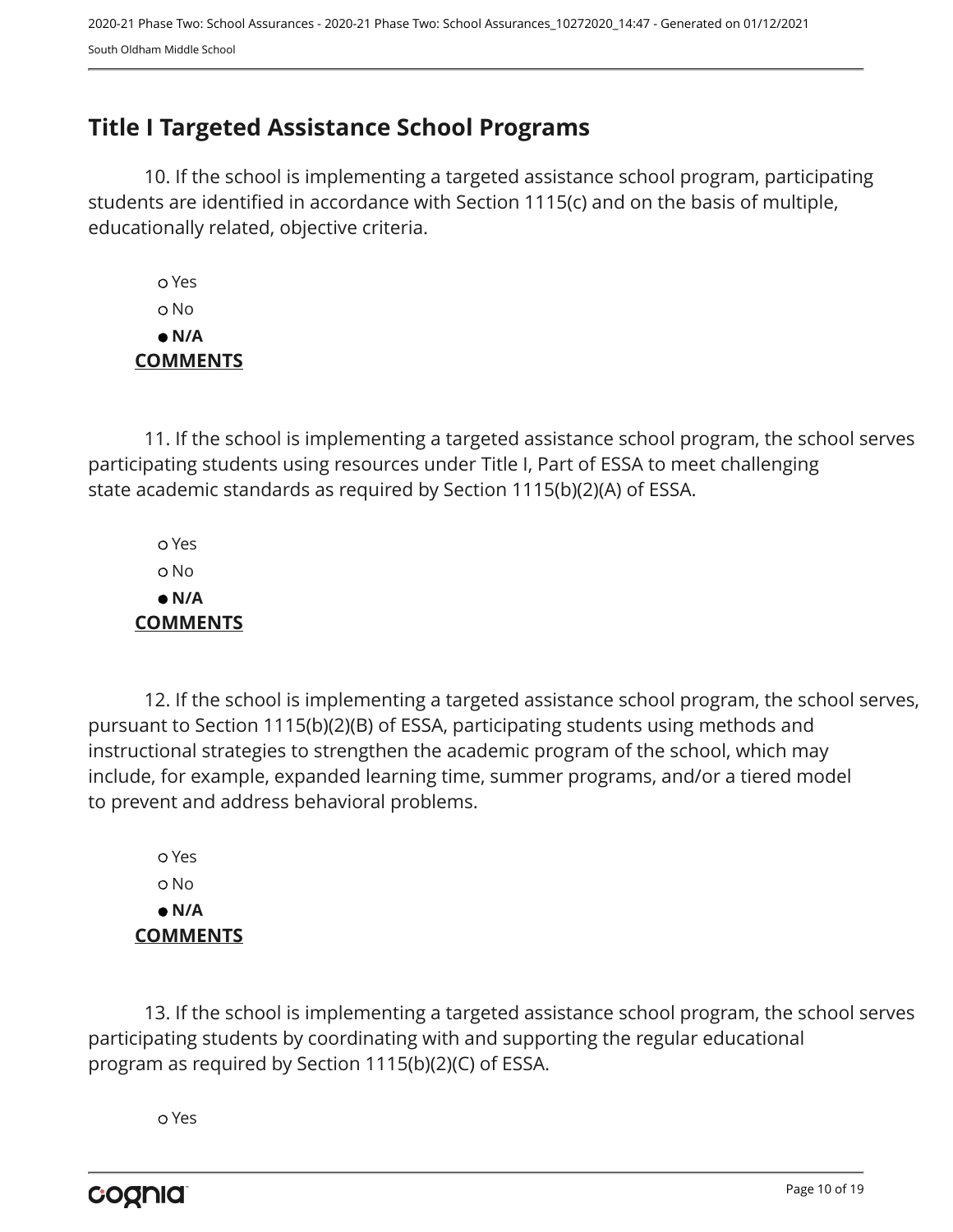No  **N/A COMMENTS**

14. If the school is implementing a targeted assistance school program, the school serves participating students by providing professional development to, for example, teachers, administrators, classified staff, and/or other school personnel who work with participating students as required by Section 1115(b)(2)(D) of ESSA.

 Yes o No  **N/A COMMENTS**

15. If the school is implementing a targeted assistance school program, the school serves, pursuant to Section 1115(b)(2)(E) of ESSA, participating students by implementing strategies to increase the involvement of parents of participating students in accordance with Section 1116 of ESSA.

 Yes o No  **N/A COMMENTS**

16. If the school is implementing a targeted assistance school program, the school serves participating students, to the extent appropriate and applicable, by coordinating with other federal, state, and local programs, including but not limited to the implementation of improvement activities in schools identified for comprehensive or targeted support and improvement, as required by Section 1115(b)(2)(F) of ESSA.

 Yes o No  **N/A COMMENTS**

17. If the school is implementing a targeted assistance school program, the school serves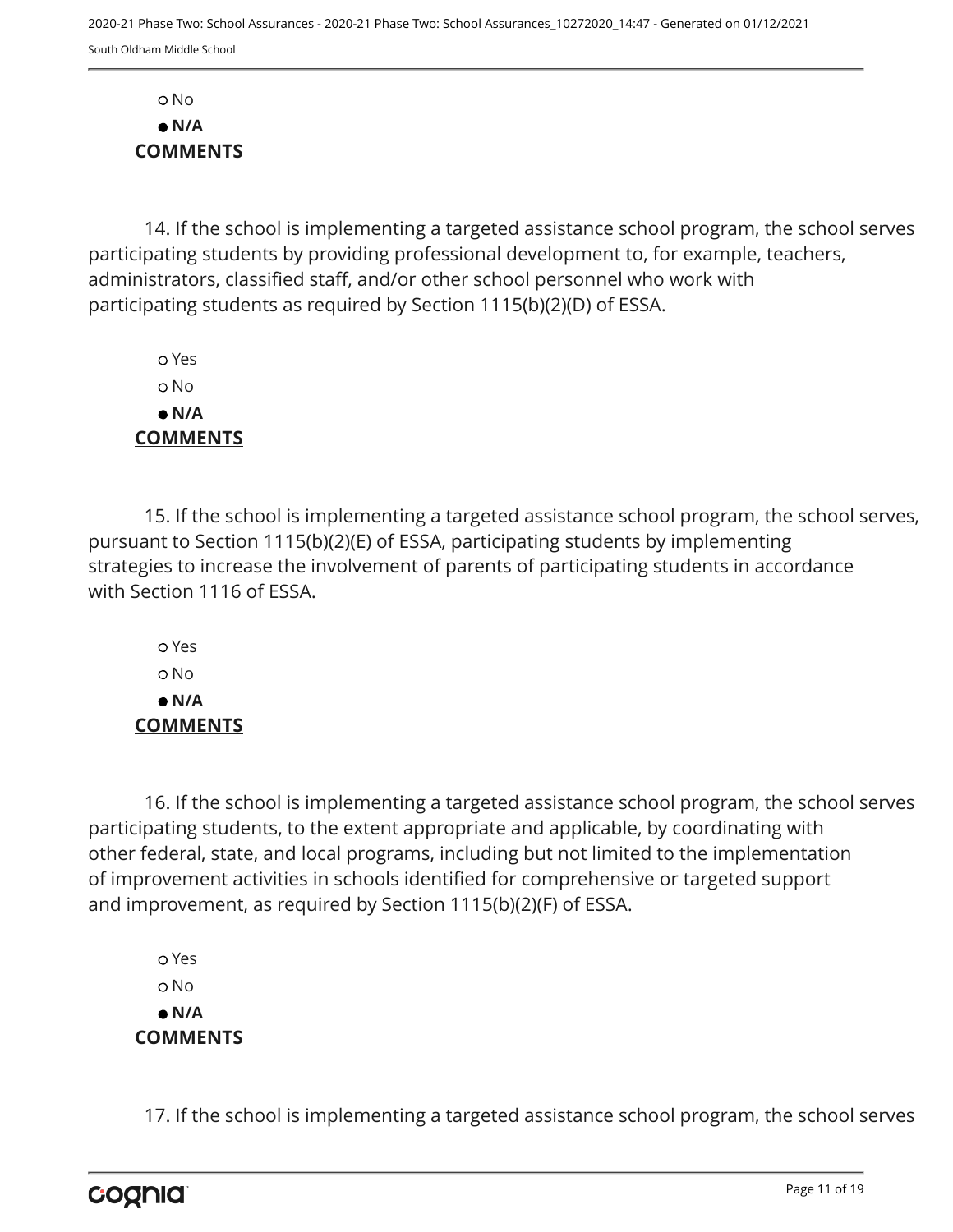participating students by reviewing the progress of participating students on an ongoing basis and revising the targeted assistance program, if necessary, to provide additional assistance to meet challenging state academic standards as required by Section 1115(b) (2)(G) of ESSA.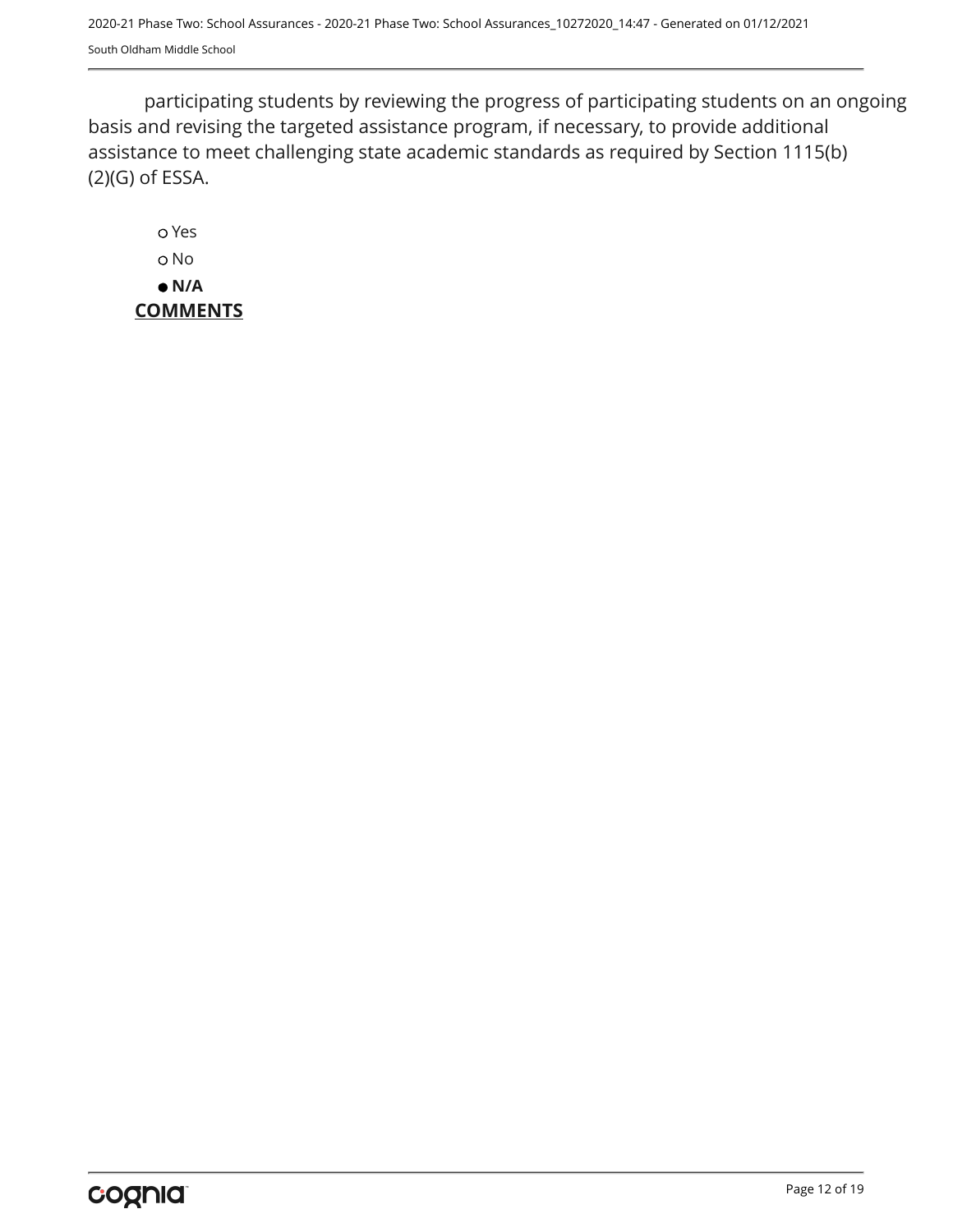## <span id="page-12-0"></span>**Schools Identified for Targeted Support and Improvement**

18. If identified for targeted support and improvement, including additional targeted support and improvement, pursuant to Section 1111(d)(2) of ESSA, the school developed and implemented a plan to improve student outcomes that, among other items, was informed by all indicators, including student performance against long-term goals; included evidence-based interventions; and, approved by local leadership. For reference, "evidence-based" is defined in ESSA Section 8101(21).

 **Yes** No N/A **COMMENTS**

19. If identified for additional targeted support and improvement pursuant to Section 1111(d)(2)(C), the school developed and implemented a plan to improve student outcomes that also identified resource inequities to be addressed through implementation of such plan.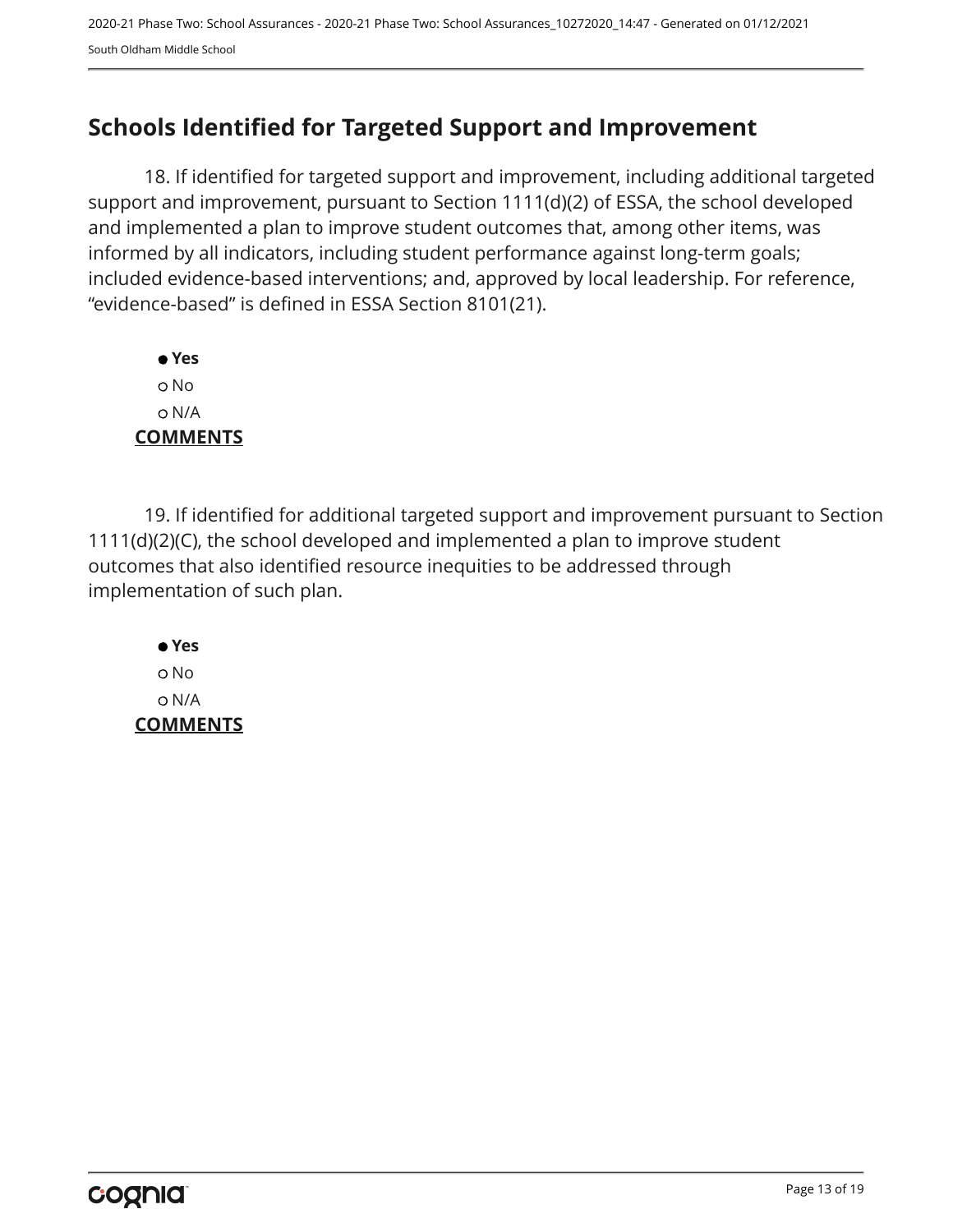## <span id="page-13-0"></span>**All School Programs**

20. The school provides professional development for staff that is in accordance with the purpose of Title II of ESSA; addresses the needs of all students; and, strives to ensure all students are college, career and transition ready as intended by Section 2103 of ESSA, which governs the local use of Title II funding.

 **Yes** No N/A **COMMENTS**

21. The school ensures that the use of federal funding, including expenditures for certified or classified positions (e.g. counselors, nurses, media specialists, etc.), is reasonable and necessary in compliance with 2 CFR 200.403 and 200.405.

 **Yes** No N/A **COMMENTS**

22. The school ensures that all teachers and paraprofessionals working in a program supported with Title I, Part A funding meet applicable state requirements as required by Section 1111(g)(2)(J) of ESSA.

 **Yes** No N/A **COMMENTS**

23. The school distributes to parents and family members of participating children, or all children in a schoolwide program, a written parent and family engagement policy, which is agreed on by such parents, that describes the means for carrying out the requirements of ESSA Section 1116 (c) through (f). The school makes the policy available to the local community and updates it periodically to meet the changing needs of parents and the school. For reference, Section 1116(b) of ESSA allows existing parent and family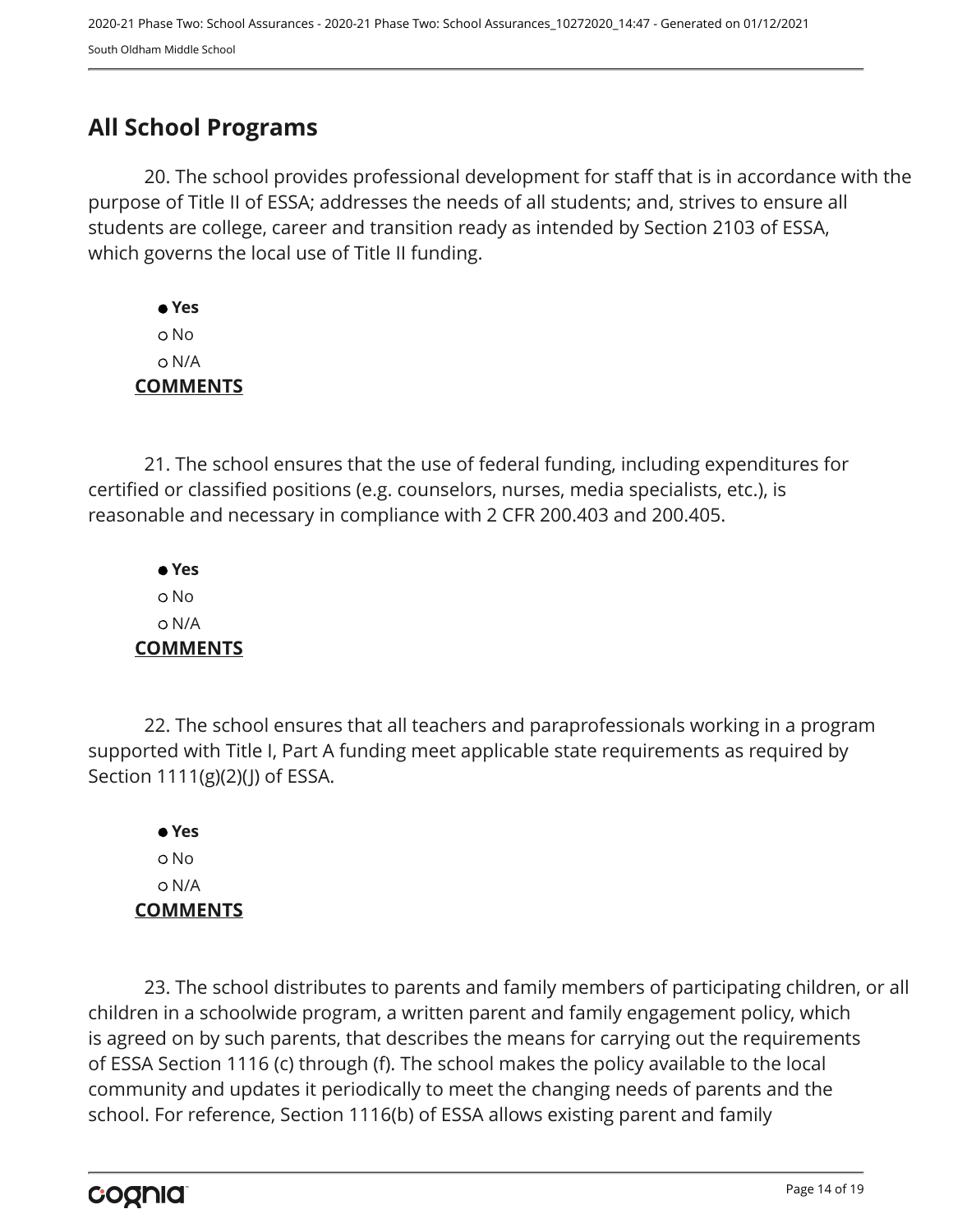engagement policies the school may have in place to be amended to meet the requirements under Title I, Part A.

 **Yes** No N/A **COMMENTS**

24. The school convenes an annual meeting, at a convenient time, to which all parents of participating children, or all children in a schoolwide program, are invited and encouraged to attend, to inform parents of their school's participation in Title I, Part A and to explain the requirements of Title I, Part A, and the right of the parents to be involved, as required under Section 1116(c)(1).

 **Yes** No N/A **COMMENTS**

25. The school offers a flexible number of meetings to parents, such as meetings in the morning or evening, and may provide, with funds provided under this part, transportation, child care, or home visits, as such services relate to parental involvement (ESSA Section 1116(c)(2).

 **Yes** No N/A **COMMENTS**

26. The school involves parents, in an organized, ongoing, and timely way, in the planning, review, and improvement of programs under Title I, including the planning, review, and improvement of the school parent and family engagement policy and the joint development of the schoolwide program plan undersection 1114(b), except that if a school has in place a process for involving parents in the joint planning and design of the school's programs, the school may use that process, if such process includes an adequate representation of parents of participating children (ESSA Section 1116 (c)(3)).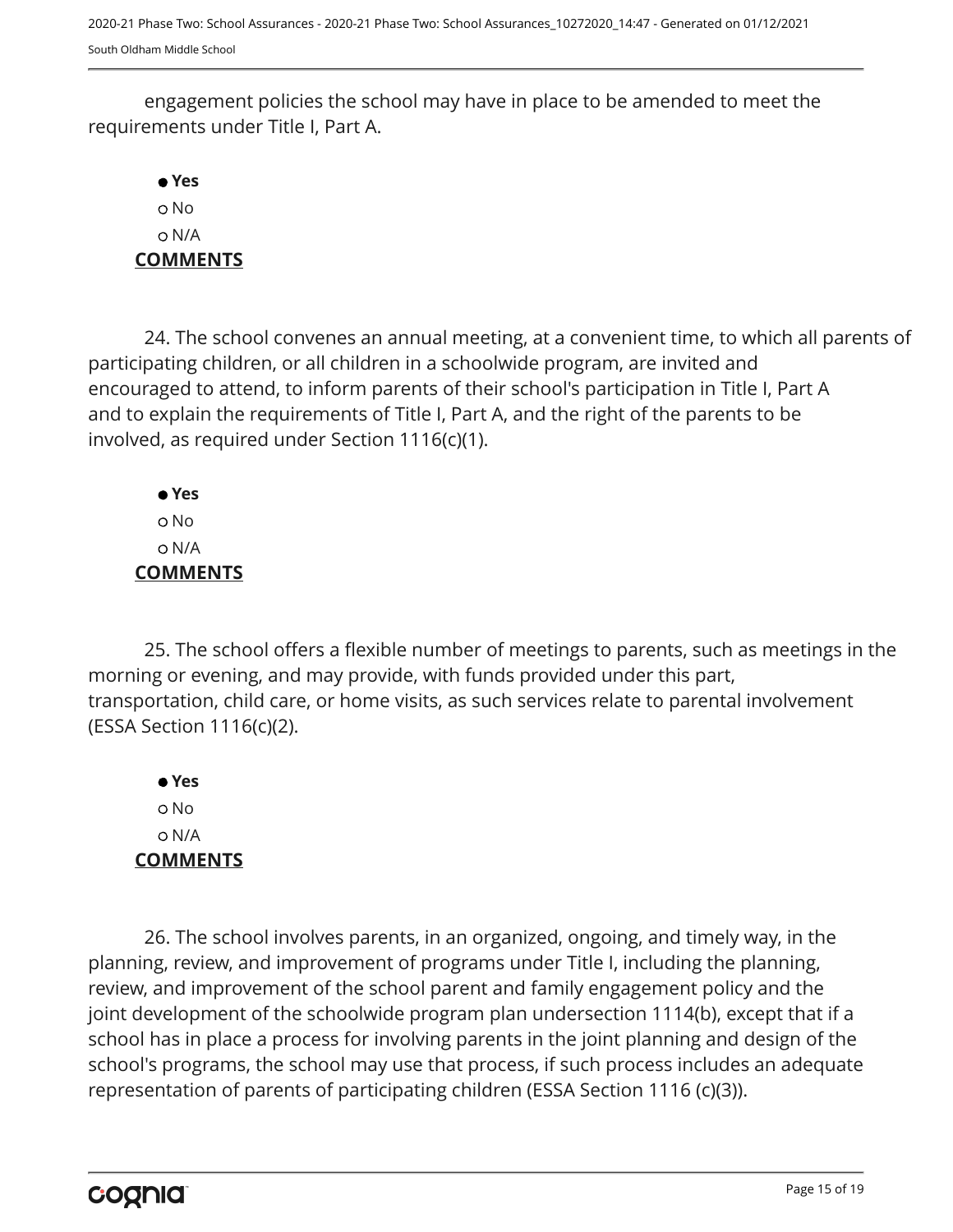**Yes** o No N/A **COMMENTS**

27. The school provides parents of participating children, or all children in a schoolwide program—

A. timely information about programs under Title I;

B. a description and explanation of the curriculum in use at the school, the forms of academic assessment used to measure student progress, and the achievement levels of the challenging State academic standards; and

C. if requested by parents, opportunities for regular meetings to formulate suggestions and to participate, as appropriate, in decisions relating to the education of their children, and respond to any such suggestions as soon as practicably possible (ESSA Section 1116  $(C)(4)$ ).

 **Yes** No N/A **COMMENTS**

28. If the schoolwide program plan under section 1114(b) is not satisfactory to the parents of participating children, the school submits any parent comments on the plan when the school makes the plan available to the local educational agency.

 **Yes** o No N/A **COMMENTS**

29. The school jointly develops with parents for all children served under this part a school-parent compact that outlines how parents, the entire school staff, and students will share the responsibility for improved student academic achievement and the means by which the school and parents will build and develop a partnership to help children achieve the State's high standards. The compact meets the requirements outlined in ESSA 1116(d)(1-2).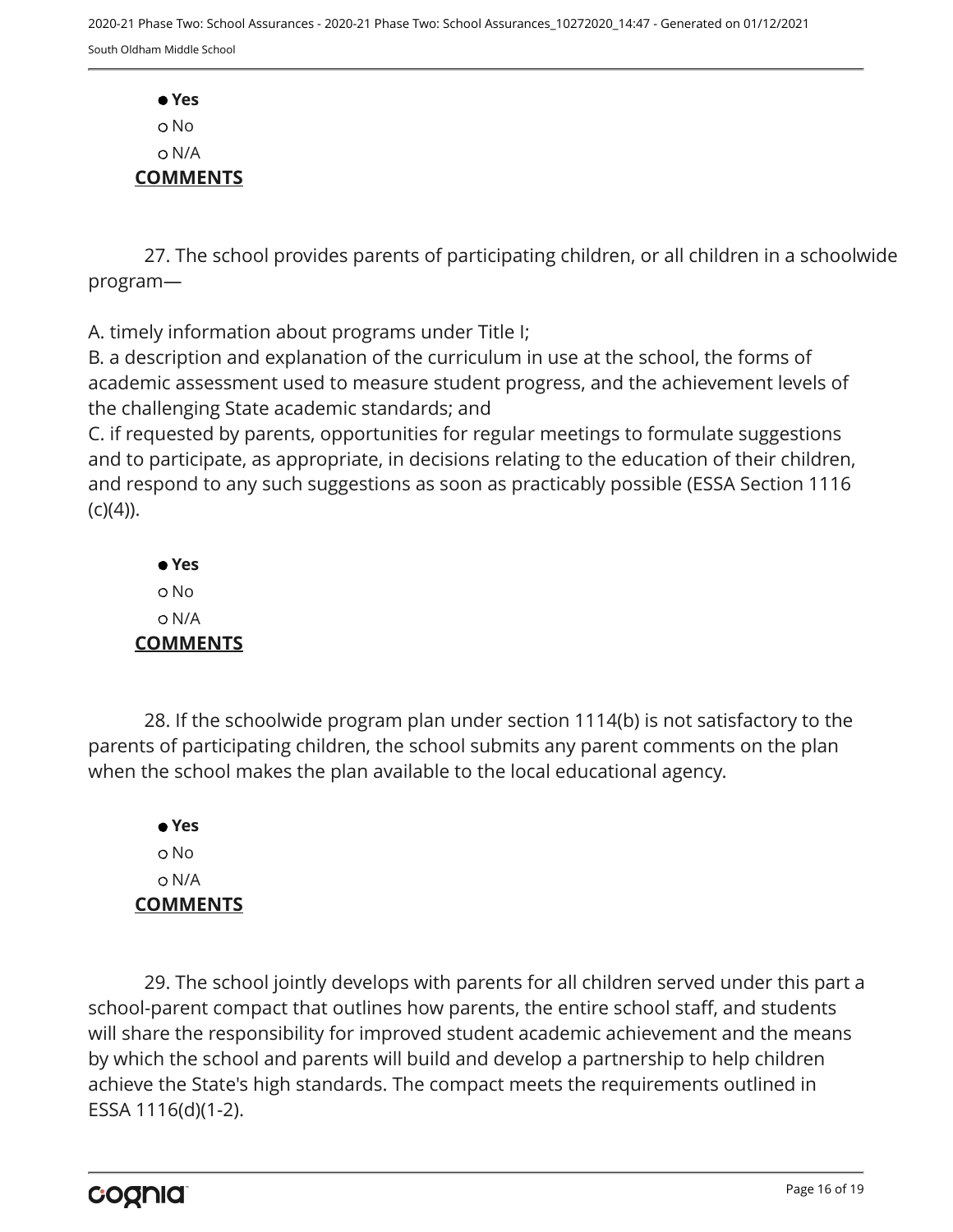**Yes** No N/A **COMMENTS**

30. The school provides assistance to parents of children served by the school in understanding such topics as the challenging State academic standards, State and local academic assessments, the requirements of Title I, and how to monitor a child's progress and work with educators to improve the achievement of their children, as required by ESSA Section 1116(e)(1).

 **Yes** o No N/A **COMMENTS**

31. The school provides materials and training to help parents to work with their children to improve their children's achievement, such as literacy training and using technology (including education about the harms of copyright piracy), as appropriate, to foster parental involvement, as required in ESSA Section 1116(e)(2).

 **Yes** No N/A **COMMENTS**

32. The school educates teachers, specialized instructional support personnel, principals, and other school leaders, and other staff, with the assistance of parents, in the value and utility of contributions of parents, and in how to reach out to, communicate with, and work with parents as equal partners, implement and coordinate parent programs, and build ties between parents and the school, as required in ESSA Section 1116(e)(3).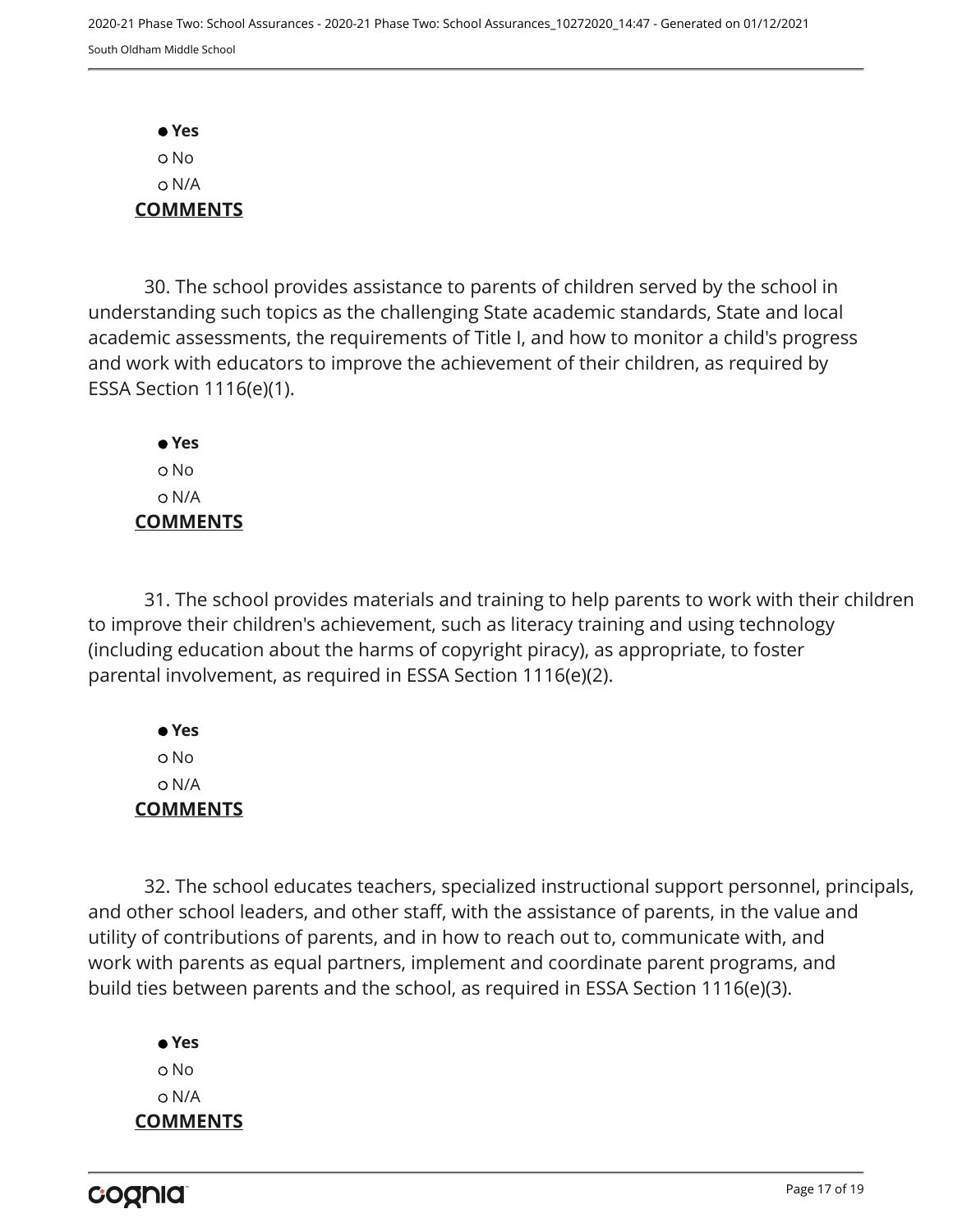33. To the extent feasible and appropriate, the school coordinates and integrates parent involvement programs and activities with other Federal, State, and local programs, including public preschool programs, and conducts other activities, such as parent resource centers, that encourage and support parents in more fully participating in the education of their children (ESSA Section 1116(e)(4)).

 **Yes** No N/A **COMMENTS**

34. The school ensures that information related to school and parent programs, meetings, and other activities is sent to the parents of participating children, or all children in a schoolwide program, in a format and, to the extent practicable, in a language the parents can understand, as required in ESSA Section 1116(e)(5).

 **Yes** o No N/A **COMMENTS**

35. To the extent practicable, the school provides opportunities for the informed participation of parents and family members (including parents and family members who have limited English proficiency, parents and family members with disabilities, and parents and family members of migratory children), including providing information and school reports required under section 1111 in a format and, to the extent practicable, in a language parents understand (ESSA Section 1116(f)).